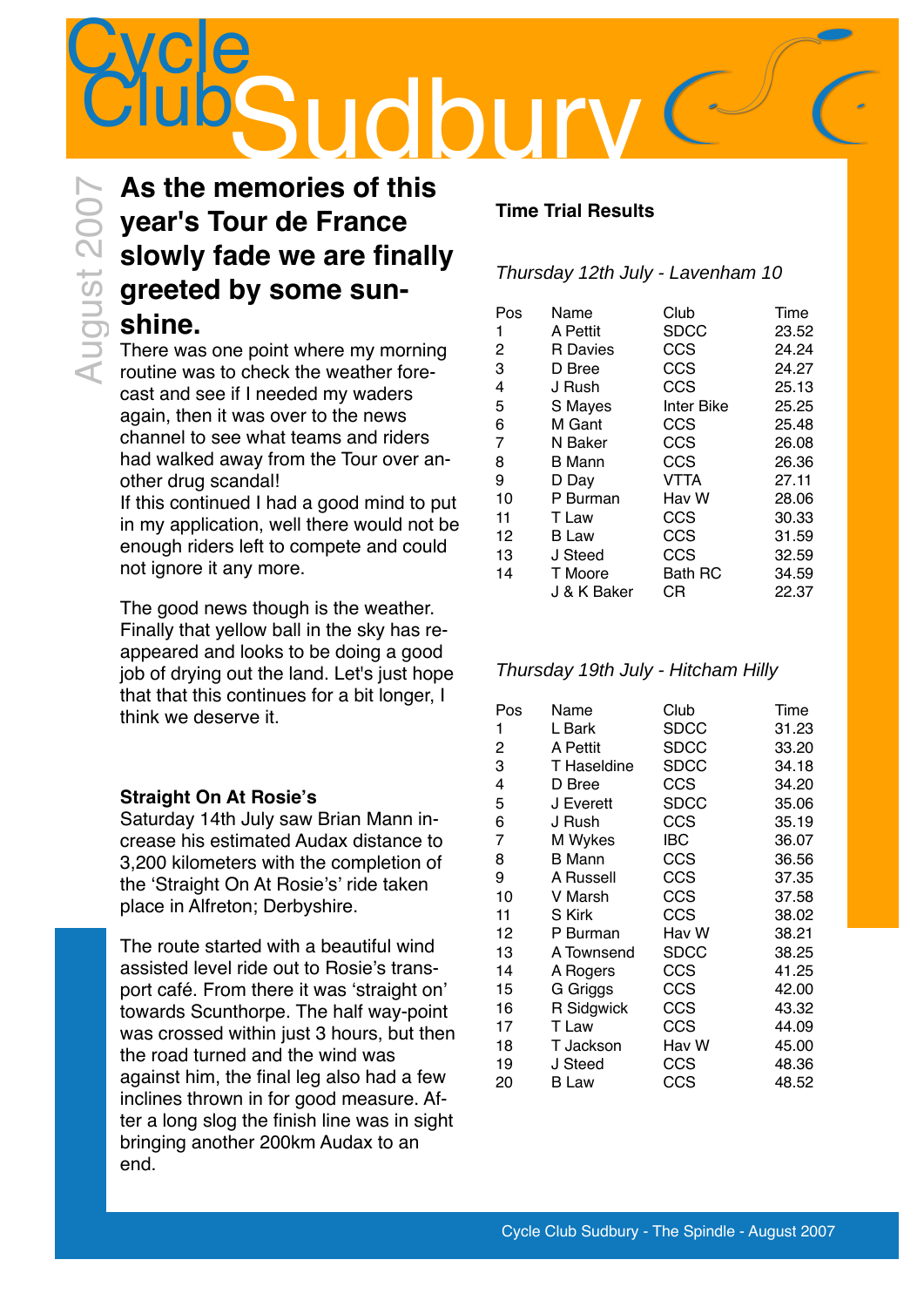

Thursday 26th July - Lavenham 10 Club Championship



| Name                         | Time  | Place | НC | VETS           |  |
|------------------------------|-------|-------|----|----------------|--|
| J Steed                      | 33.46 | 15    | 15 | 12             |  |
| <b>B</b> Law                 | 32.33 | 14    | 9  | 6              |  |
| T Law                        | 30.03 | 12    | 5  | 2              |  |
| R Weaver                     | 29.41 | 11    | 10 | $\overline{7}$ |  |
| J Rush                       | 24.33 | 2     | 2  |                |  |
| S Kirk                       | 29.34 | 9     | 14 | 11             |  |
| G Griggs                     | 29.31 | 8     | 12 | 4              |  |
| V Marsh                      | 26.22 | 5     | 6  | 8              |  |
| <b>B</b> Mann                | 26.45 | 7     | 4  | 1              |  |
| S Wright                     | 23.33 | 1     | 8  | 3              |  |
| A Rogers                     | 29.34 | 9     | 1  | 10             |  |
| A Russell                    | 26.18 | 4     | 2  | 5              |  |
| R Moorse                     | DNF   |       |    |                |  |
| M Shotbolt                   | 26.35 | 6     | 13 |                |  |
| R Harman                     | 25.08 | 3     | 10 |                |  |
| R Sidgwick                   | 30.51 | 13    | 7  | 9              |  |
| Other riders for the evening |       |       |    |                |  |

| Club           | Time  |
|----------------|-------|
| Hav W          | 31.03 |
| Hav W          | 27.27 |
| <b>Bath RC</b> | 34.07 |
| <b>SDCC</b>    | 24.39 |
| ITC            | 28.30 |
| IBC            | 25.03 |
| Hav W          | 28.45 |
|                |       |

### Thursday 8th August - Brent Eleigh

| Pos            | Name           | Club              | Time  |
|----------------|----------------|-------------------|-------|
| 1              | T Haseldine    | <b>SDCC</b>       | 19.52 |
| 2              | J Rush         | CCS               | 20.02 |
| 3              | J Chisnall     | CCS               | 21.05 |
| 4              | S Kirk         | CCS               | 21.11 |
| 5              | S Mayes        | <b>Inter Bike</b> | 21.16 |
| 5              | <b>B</b> Mann  | CCS               | 21.16 |
| $\overline{7}$ | M Gant         | CCS               | 21.29 |
| 8              | C Byford       | Hav W             | 21.58 |
| 9              | <b>G</b> White | ITC               | 22.07 |
| 10             | P Burman       | Hav W             | 22.25 |
|                |                |                   |       |

| 11  | N Rush                  | CCS        | 22.27      |
|-----|-------------------------|------------|------------|
| 12  | R Rush                  | CCS        | 22.42      |
| 13  | T Law                   | CCS        | 23.07      |
| 14  | R Sidgwick              | CCS        | 24.07      |
| 15  | <b>B</b> Law            | CCS        | 25.43      |
| 16  | A Jardine               | IBC        | 25.56      |
| 17  | H Rethman               | CCS        | 26.14      |
| 18  | J Steed                 | CCS        | 27.02      |
| 19  | M Wykes                 | <b>IBC</b> | <b>DNF</b> |
| 2up | L Bark + B Jackson SDCC |            | 21.34      |

### **UK eTape**

The Tour de France has been and gone; eventful as it was. But let me tell you about a little Tour adventure that Viv and I took part in...

It all started back on July 1st, one week before the pro's hit the roads of Kent, it was a chance for the dedicated, serious or down right sucidical cyclists out there in the world to try a hand at a stage of the Tour. Much the same as the etape held in France this was a little bit more acessable and

The course was very similar as the first stage of the Tour; 190km from London to Canterbury and places were limited to 5,000 with a first come first serve basis. Thanks to some slick interweb skills Viv had secured our tickets back in February. It was a very early start, we needed to sign on in Greenwich Park before 6 in the morning for a start time of 6:30. After some clear road and expert map reading we arrived, only to park next a car of riders from Ipswich!

After a bacon breakfast we got our bikes ready and put some spare clothes on a transport lorry to be delivered to the finish line awaiting our arrival. Moving towards the start line you realised the size of this event, groups of 40 riders were set off every minute to prevent a serious bottle neck. Once we heard that start whistle we were off and I noticed another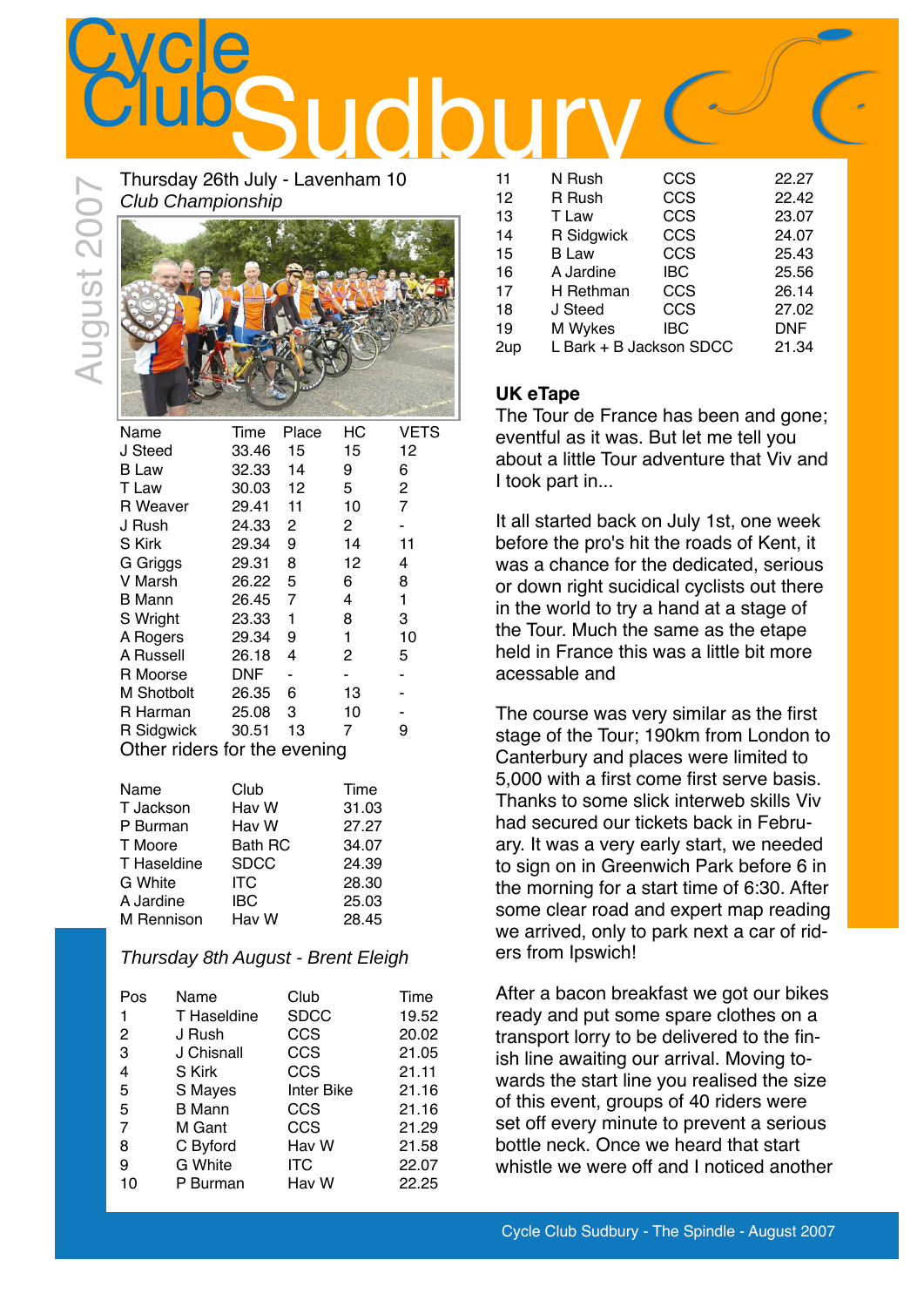### **Cycle** Sudbury Club

shocking aspect; unlike in the real tour August 2007August 200 the roads remained open, so we should have been following the Highway Code and all that. Well we did start off doing this but at the first set of traffic lights, as I eased on the brakes and set about stopping a seasoned pro behind told me to keep going, not convinced I continues to slow down. At that point the chap behind and 20 others just shot across the junction bringing the traffic to a stop. I of course decided that there was safety in numbers and joined them[.](http://www.flickr.com/photos/funkylarma/714170268/)

> The route took us out and through Dartford and onto Gravesend. Soon the residential areas and industrial zones were replaced by trees and fields; we were finally rolling through Kent. I've never ridden in Kent and was not truly aware of just how hilly it can be, I knew that the course was going to take in three Category 4 climbs but when the first arrived I was not really ready. But the good thing about a hill climb is that at the top there will always be a down hill, and 9 times out of 10 it was worth the effort. One of my best memories of this ride was sitting on the drops in top gears tearing down the road at 65kmph. That said I did find myself in a miniature peleton and suddenly realised that I was being whisked along at 55kmph by the group; not even pedaling!

> After an hour or so we were happy to see a sign to advise of the upcoming food stop, we pulled in to find that food, drink and even mechanics were laid on for us, of course it was a bit of a panic stations so I opted to just stand clear and enjoy some strange 'School Bars' fruit things.

The next section saw another classic descent into Wateringbury, at the bottom of the road was a set of traffic lights

(promptly ignored) which took us into the main high street, the pace was high until residents and pedestrians were waving for us to slow down. Around the next corner we saw why, a rider had missed placed the corner some how and was in a messing looking heap in the side of the road.

Undeterred by this we upped the pace again, despite the rain that was now falling. We pressed on until the signs for the next feed station. This station was around 75km. Once again Viv tucked into some Soreen malt loaf cereal bars, not being a malt loaf fan I stuck to my School Bars. Once again we were back on the road and heading into a rain heavy head wind. I managed to find a rider of a similar cadence and between us we worked together for a few miles. The second Category 4 climb took place in Goudhurst. During the climb through the main village Viv turned to me and told me this is the place he is coming in a weeks time to watch the race. It would be the perfect place, the riders will be slightly slower; not as much as us, but enough to get a few snaps of the pros.

After an energy bar fueled blur of a ride we entered Ashford and our third and final food stop. I made sure to replenish the gel bars in my pockets and we spent a few minutes working out some times in my head. Previously Viv had estimated around 9 hours to complete the ride. If we kept up our current pace we were going to smash that by a long way. With this in mind we set off again knowing we had broken it's back and it was all down hill from here, well metaphorically speaking that is.

Especially when we found ourselves at the foot of the final climb. This climb was a narrow country lane with trees either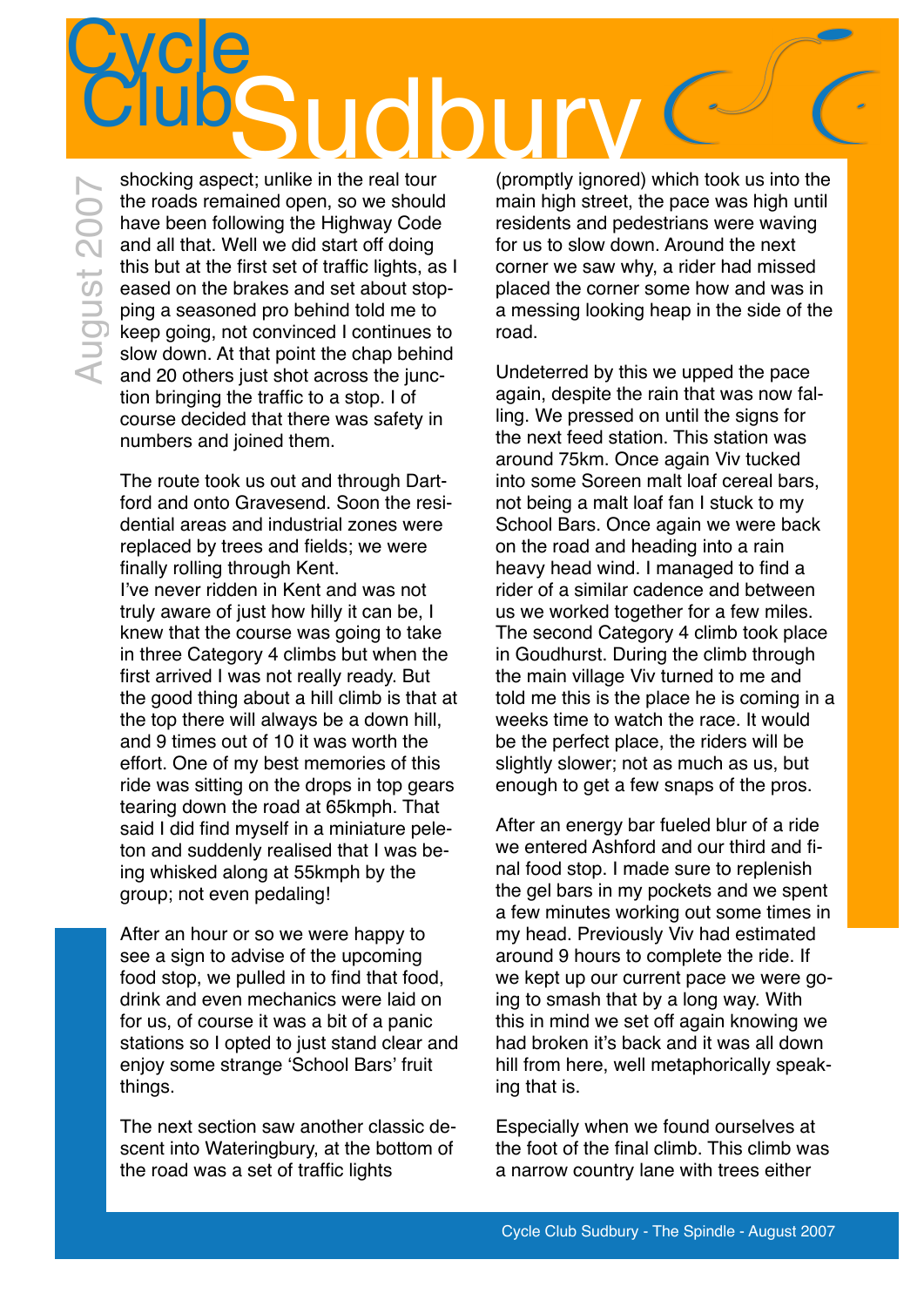## **Cycle** Sudbury Club

side, the surface was wet and the pace was slow.

When we reached the peak we were greeted by a massive cross wind that whipped around my wheels causing some crazy swerving across the road. Viv soon joined me and we swapped stories of that hidden wet man hole cover which we both hit and slipped on.

Looking down at my computer I knew that there was not long left. Looking at the road ahead I noticed it was straight with a slight descent. The competive edge kicked in and the paced was increased, I soon realised that I had created a little break away with 6 or so riders sitting on my wheel. As I sat there I knew there was only around 20-30km to go and the road looked down hill. I was not going to be sucked into that old trap; a final sting in the tail of the course. Little did I know that it was all down hill from there, in fact I soon ended up in top gear again powering my way into Canterbury. Suddenly there we Police directing us into a separate lane; knowing the end was near I jumped on the drops and really powered down, now or never style! I was coming in at such a pace that I totally missed the finished line and a marshal had to jump out the way as a skidded into a barrier directing cyclists into Canterbury park and a well deserved cup of tea.

The official transponder put my time at 7hours 27mintues, not as fast as the pro's but mine was a clean dope free ride. (well you knew there would be some reference to it some time!)

- Adam Chamberlin

### **Tour de France 2007**

After watching the London and Canterbury stages on tele', three club members made a last minute decision to 'pop' over the water to watch the 4th stage in French France.

Robin W, Deano C and myself left for Dover just after midnight for a very (very) early ferry crossing.

After the obligatory 'fat boys' breakfast onboard, we arrived to a rather dull and misty Calais, which didn't improve on the way down through northern France. Rapid progress on deserted motorways was made before we arrived at our chosen destination deep in the French countryside and set up 'camp'.

Table, chairs and an optimistic umbrella were put up alongside a sugar beet field, before a small rise in the road.

The predicted sunshine never arrived as we enjoyed our picnic alongside the locals who had come out in force to support their national sport.

More than once, passing spectators looked us over and mumbled something which always included the word Angleterre followed by a 'phew' with raised eyebrows.

The 'Caravan' arrived after a couple of hours, with all manner of weird and wonderful trade vehicles spewing out loads of freebie samples and mementoes to the grateful local recipients. We were no better as we collected a mountain of things we would never need or use. The grandchildren at home appreciated them though!

The never-ending procession of official cars preceded the arrival of the riders who were unusually grouped together in one huge bunch. I had even less opportunity to get some leisurely shots of them all.

Of the six visits to see le Tour, I have to admit that I've never actually managed to freely watch one, as I'm always too busy taking pictures behind the camera. Robin and Deano did and tell me it was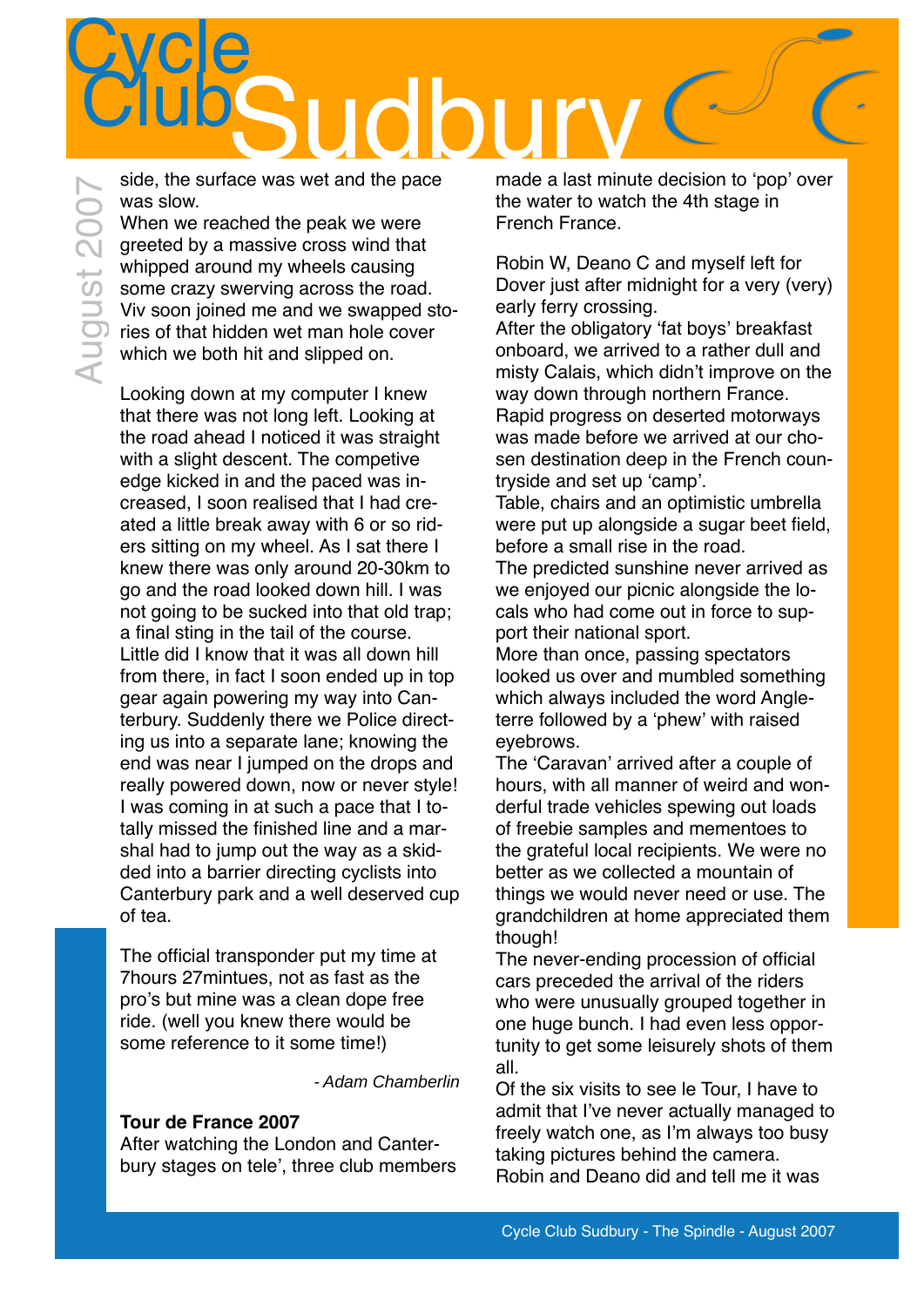### **Cycle TIGO**

quite a spectacle though!! But the atmosphere is what it's all about and it was as thick as ever as we watched the remnants of the peleton disappear away up the hill beyond us. As we packed away, we always ask ourselves the same question, "Well chaps, was it worth it" Of course it was! Even after a 630 mile, 24hr day. August 2007

- Bloke at the Back

### **The Three Valleys, DIEPPE 2007**

We left Sudbury at the crack of dawn, well, 6am, in three carloads with various passenger and bike storage configurations. After a rendezvous breakfast stop on the way down, we arrived at the Speedferries terminal in good time, and met up with Stuart and Helen. The Speedferries experience was fine. We were initially surprised at the large number of cars on the dock, given the size of the ferry, until we experienced first hand how they packed them in, with about 5 ft headroom in some spots.

After eventually finding a way out of Boulogne, we broke the drive down to Dieppe with a 3 course lunch at Chez Martine; after calculating the correct price per head, we'll visit somewhere else next year! We got to Dieppe in time for the bilingual Reception speeches, followed by local cider. No local councillors attended – local elections! More food (3 course Turkish) in the evening, following meeting up with Kevin and Carole Raymond, who had travelled from their home on the Cherbourg peninsular in their hand-crafted Citroen van to join us.

Sunday morning, dry but overcast – definitely an improvement on last year! An 8.30'ish start for the 13 of us, from among the assembled mass of bikes

outside the start venue. A long gentle climb up the first of the three valleys, to Bellecombre, then a left turn through a lovely wooded stretch, the Foret d'Eawy, followed by a very welcome long descent through Bures (en Bray). We then turned left on to the 'green' rail path, and followed it for about 15k down the second valley to the lunch stop at the chateau at St Aubin-le-Cauf – nothing fancy, just sitting in a field eating the contents of a food bag provided by the superbly organised Cycle Club Dieppoise. Still no rain! Steve, Stuart and Helen branched off here to complete their 90k route.

After lunch, we followed the reverse of some of last years route, unfortunately starting uphill, and continuing to climb to Grandcourt, via Fresnoy, scene of last years life-saving cafe stop, on a longish loop inland. We were now at the head of the third valley, with a clear run (largely down) to the coast at Criel-sur-Mer. We'd seen remarkably few fellow cyclists along the way, given the total entry for all the rides of over 400, 218 from abroad, but here we were caught and overtaken by a posse of five french tandems; we hooked on the back, and were paced at breakneck speed for about 15k, definitely the most exhilarating ride of the year so far. This split the group a bit, so we had an unscheduled coffee stop by diverting to the seaside to re-group, being led to the cafe by a kindly passing motorist.

The last leg was about 25k back to Dieppe, parallel to the coast. Things got a bit out of hand here, with a 'fast' group (we know who you are) splitting the field. A second small group got dropped, joined on again, got dropped, and had trouble following the route through Dieppe until tagging onto someone who seemed to know the way. A third group very sensibly decided to proceed at their